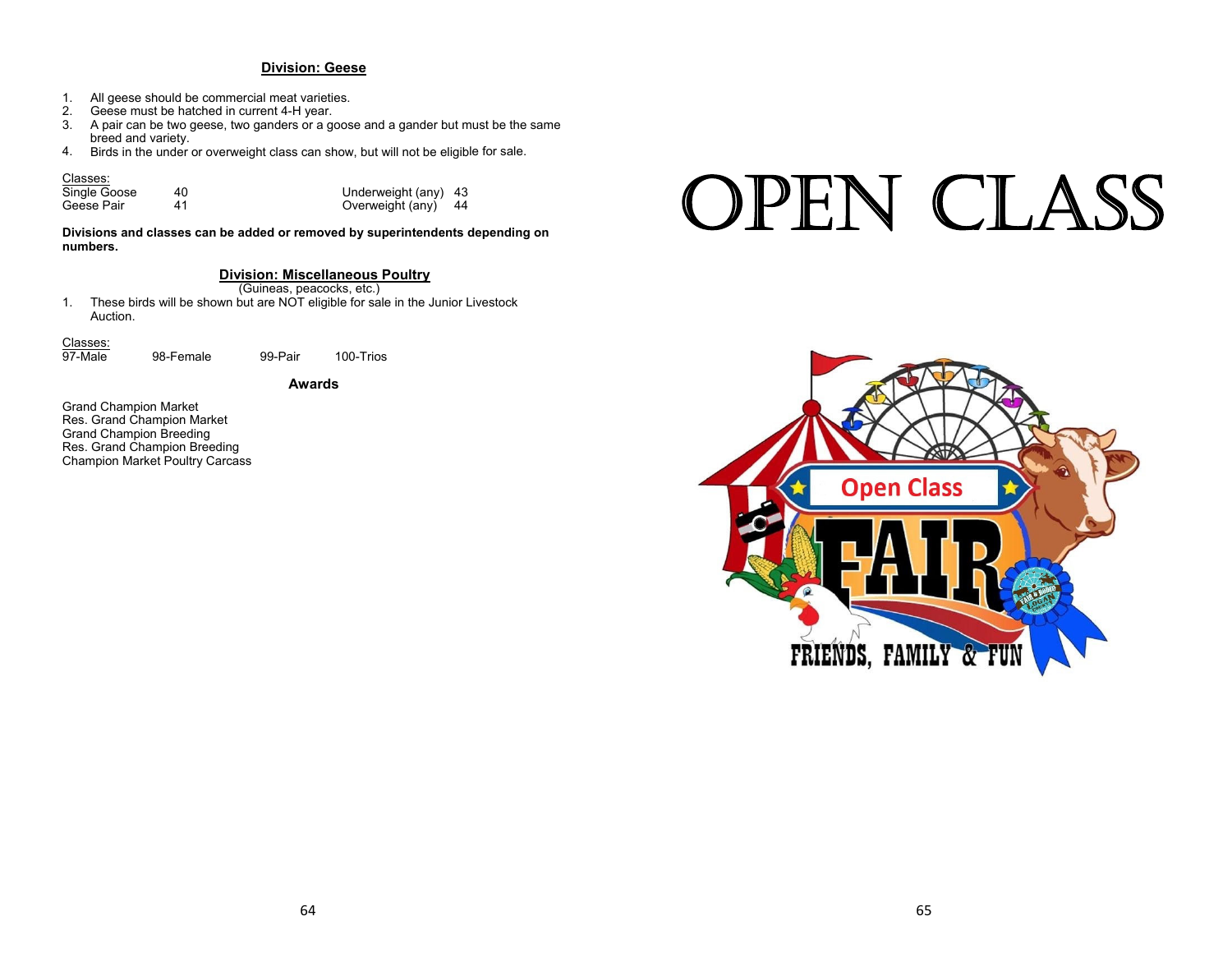# **Consumer Science General Rules**

- 1. Entry Deadline is July 22, 2022 for classes requiring pre-entry.<br>2. All classes are open to the world
- All classes are open to the world.
- 3. All exhibits must have been made by the person entering them.
- 4. All entries may be made online at **http://bit.ly/LoganCountyFairEntry** (First time users will need to create a user name and password) or on the "Open Class Entry Blank" located in the Exhibitor's Guide or at The Extension Office. The on-line entries and the "Open Class Entry Blank" must be received by the entry deadline at the Logan County Extension Office. All entries completed after the entry deadline will be charged a late fee of \$1.00 per entry, not to exceed \$5.00. The "late fee form" is available at the Extension Office after the entry deadline until fair.
- 5. Articles that have been previously exhibited at the Logan County Fair will not be eligible for entry again.
- 6. Each department will be governed by the general rules of the fair as well as the individual department rules for the exhibits.
- 7. In Open Class, at the request of the judge, new classes may be created if there are at least three different exhibitors with an entry for that class.
- 8. **There is to be only one entry per class/per exhibitor except in Fine Arts**. No premium will be awarded if an exhibit is not worthy.
- 9.Entry age is "day of show."
- 10. Judging may be closed to the public. All exhibitors must have a stub(s) to claim exhibit(s).
- 11. All exhibits are to be picked up on Sunday afternoon, August 3, between 1-2pm.

# **Late Entries**

# 7:30-10:30 am Wednesday

- 1. Superintendents will accept only those exhibits that are pre-entered by the Open Class entry deadline or are accompanied by a completed "Late Entry Form" and late entry fee.
- 2. Paperwork and fees for all late entries will be accepted during the entry times above by the individual department superintendents. (Exhibitors will need to complete a late entry form for each department in which they have exhibits to enter.) *Additional "Late Entry Forms" and assistance will be available at the late entry table located under the grandstands.*
- 3. The fee (payable to Logan County Extension) is \$1.00 per exhibit, not to exceed \$5.00l. Each department superintendent will collect the late fees for their department.
- 4. All exhibited projects must have been completed during the previous calendar year and may be entered in the Logan County Fair **only once.**
- 5. All late entries must adhere to the individual department exhibit guidelines.

# **Department O-A PANTRY STORES**

 Entries: 7:30-10:30am Wednesday Judging: 1:00pm Wednesday

#### **Project Exhibit Rules**

- 1. See General Rules for Open Class Consumer Science.
- 2. Any exhibit may be tested to the satisfaction of the judge. Jelly, jam, pickles & salsa will be opened. No food items which would not be safe to eat at the time of judging or which need refrigeration will be accepted.
- 3. All canned goods should be in clean, standard canning jars. All preserved foods must be labeled with the name of the product, date canned, and method of canning including time and processing method. Review up-to-date guidelines for food preservation. All vegetables must be pressure canned. All baked goods should be on disposable plates and covered with an appropriate zip-lock bag.
- 4. Jam, jelly, conserves, preserves, marmalades, etc. must be exhibited in standard jelly jars sealed with a flat and ring. No paraffin.
- 5. Jams and jellies must be processed in a boiling water bath according to USDA/CSU guidelines. Include processing time and method on the label.
- 6. Pies & Coffeecakes must be exhibited in disposable aluminum pans.
- 7. Canned food products must have been canned since the last Logan County Fair.
- 8. Dried foods should include the name of the product, pretreatment, method of drying, total drying time, name of additional ingredients, and date.
- 9. You are welcome to watch the judging that begins at 1:00pm. A portion of your food exhibit entered in classes 200-900 (except for classes 400-403 and first place in class 900) will be sold after the judging. Bake Sale 4:00 pm. The money derived will be donated to the Logan County 4-H Foundation.
- 10. A new class may be added in any area where there are 3 new entries.

## **Premium awards will be given. Special Award =Judge's Choice in Pantry Stores- Ribbon & \$15 premium**

| <b>Division: Canned Fruit</b> |  |
|-------------------------------|--|
|                               |  |

Classes: 1 Apples 6- Pears 6- Pears 6- Pears 1.<br>2- Apricots 7- Plums 2- Apricots 7- Plums 3- Berries4- Sweet Cherries5- Peaches 200 and 200 and 200 and 200 and 200 and 200 and 200 and 200 and 200 and 200 and 200 and 200 and 200  $\pm$ 

 8- Rhubarbs 3. Only 1. 1999 September 2014 September 2016 September 2016 September 2016 September 2016 September 2016 September 2016 September 2016 September 2016 September 2016 September 2016 September 2016 September 2016 September

Champion and Reserve Champion of Canned Fruit – Ribbons

# **Division: Canned Vegetables**

Classes: 20- Beets

 $\overline{4}$ 

 $\overline{4}$ 

 $\overline{4}$ 

24- Tomato Sauce

21- Beans

 25- Carrots 26- Misc. Canned Vegetables

22- Tomatoes23- Tomatoes & Chilies

Champion and Reserve Champion of Canned Vegetables – Ribbons

# **Division: Jelly/Jam/Preserves**

| Classes:                                |                         |
|-----------------------------------------|-------------------------|
| 40- Apple Jelly in standard jelly glass | 45- Strawberry Jam      |
| 41- Berry Jelly in standard jelly glass | 46- Berry Jam           |
| 42- Grape Jelly in standard jelly glass | 47- Other Jam/Preserves |
| 43- Other Jelly in standard jelly glass | 48- Butter              |
| 44- Peach Jam                           | 49- Marmalade           |
|                                         |                         |

Champion and Reserve Champion of Jelly/Jam/Preserves – Ribbons

# **Division: Pickles/Relishes/Salsa**

Classes: 50- Beets 55- Relish Cucumber (Bread and Butter) 56- Other fruit/vegetable relish 51- Cucumber (Bread and Butter) 52- Cucumber (Dill) 57- Picante Sauce (Salsa) 53- Cucumber (Sweet) 58- Cinnamon 54- Fruit Pickles 59-59- Misc. Pickles/Relishes

Champion and Reserve Champion of Pickles/Relishes/Salsa – Ribbons

# **Division: Dried Foods**

Classes: 100- Fruit (6 pieces) 101- Vegetable (1/4 cup)

103- Fruit/Vegetable Leather (6 pieces) 104- Misc. Dried Foods

Champion and Reserve Champion of Dried Foods – Ribbons

# **Division: Bread**

Classes: 200- Whi 201- Whole Wheat Bread202- Unkneaded Batter Bread203- Rye Bread 204-

208- Vegetable Quick Bread 209- Zucchini Quick Bread 210- Pumpkin Quick Bread 211- Other Quick Bread 212- Plain Muffins (Plate of 3)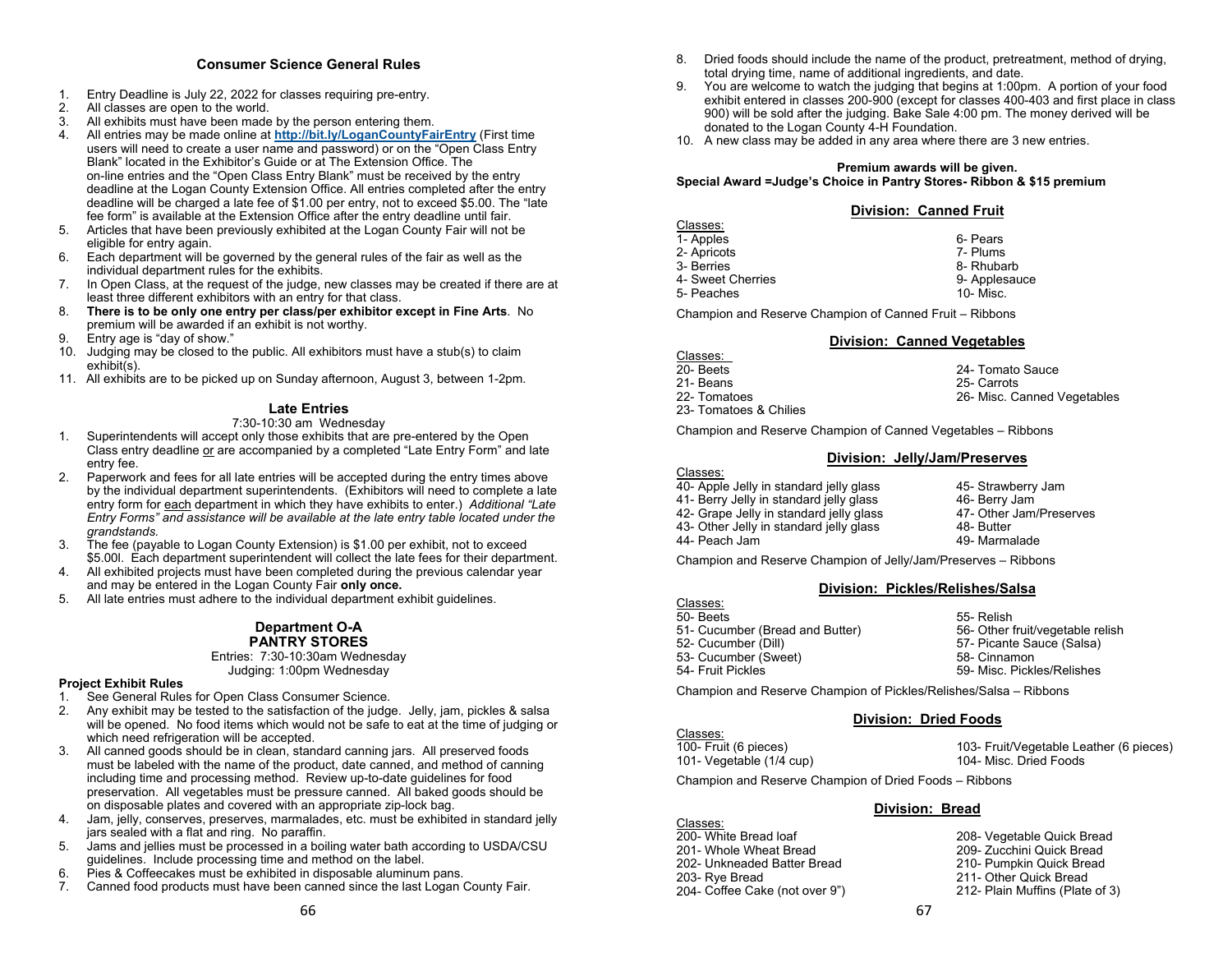205- Dinner Rolls (Plate of 3) 213- Fruit Muffins (Plate of 3) 206- Sweet Rolls207- Fruit Quick Bread

 214- Muffins (made by-12 yr old) (Plate of 3) (Plate of 3 or Yeast Coffee Cake) 215- Homemade Noodles (1 cup) 216- Bread Machine-Any Recipe 217 - Misc. Bread

Champion and Reserve Champion of Bread – Ribbons

# **Division: Cake**

Classes: 301 - Chocolate (Butter, no icing, single layer) 305 – Cake Style Brownies (no

 frosting) 302 - Any Other Single Layer Cake 306 – Cupcakes (Plate of 3, no icing; made by - 12yr. old)<br>307 - Misc. Cake

303 - Cupcakes (Plate of 3)

304- Jelly Roll (No icing)

Champion and Reserve Champion of Cake – Ribbons

#### **Division: Decorated Cakes** *(Judged 100% on decoration)*

#### Classes:

400 - Beginner with less than l year of experience

401 - Cake decorator who is less than 18 years of age

402 - Intermediate with more than one year's experience, who does not sell cakes

403 - Advanced who sells cakes, teaches, or has won an intermediate class

404 – Decorated Cupcakes

Champion and Reserve Champion of Decorated Cakes – Ribbons

### **Division: Pies**

Classes: 500- Apple 501 - Cherry 502 - Any other (No cream or custard-base)

Champion and Reserve Champion of Pies - Ribbons

# **Division: Cookies**

#### Classes:

600- Chocolate Chip (Plate of 3) 601- Other Drop (Plate of 3) 602- Bar Cookies (Plate of 3) 603- Rolled Sugar Cookies (Plate of 3) 607- Modified Recipe

604- Other cut or molded (Plate of 3) 605- No-Bake Cookies (Plate of 3) 606- Fudge-style Brownies<br>607- Modified Recipe (Low sugar, fat, sodium) (Submit original and altered recipe with cookies) 608- Misc. (Plate of 3)

Champion and Reserve Champion of Cookies, Sr. Division- Ribbons

| Child Division (Ages 6-9)              | Child Division (Ages 10-12)       |
|----------------------------------------|-----------------------------------|
| 650- Drop or Molded (Plate of 3)       | 675- Drop or Molded (Plate of 3)  |
| 651- Fudge-style Brownies, No frosting | 676- Brownies (Plate of 3)        |
| (Place of 3)                           | 677- Chocolate Chip (Plate of 3)  |
| 652- Chocolate Chip (Plate of 3)       | 678- No Bake Cookies (Plate of 3) |
| 653- No Bake Cookies                   |                                   |

Champion and Reserve Champion of Cookies, Jr. Division – Ribbons

# **Division: Candy**

Classes:

800 - Chocolate Fudge (3 Pieces) 803 - Other (3 Pieces) 801 - Non-chocolate Fudge (3 Pieces)

802 - Divinity (3 Pieces)

Champion and Reserve Champion of Candy – Ribbons

# **Division: The Commissioners' Cookie Jar**

#### **Project Exhibit Rules**

- 1.The jar shall contain a minimum of three varieties with 6 cookies each.
- 2. A sample of each variety should be placed within easy reach of the judge outside the cookie jar for judging.
- 3.Judging will take place at 1:00pm with Pantry Store judging and is open to the public.
- 4. All cookies from the cookie jars (except for first place) will be removed from jars & sold at the Pantry Store Bake Sale at 3:00 pm. The class will be judged 60% on the contents and 40% on the creativity of the container.
- 5. The jars will remain on display throughout fair week and will be released to the exhibitor on Sunday (except for first place.)
- 6. Copyrighted characters and slogans are not allowed.

#### Classes:

900 - Commissioners' Cookie Jar

Champion and Reserve Champion of Commissioners' Cookie Jar – Ribbons

# **Department O-B NEEDLE & FANCY WORK**

Entries: 7:30-10:30am Wednesday Judging: 1:00pm Wednesday

# **Project Exhibit Rules**

- 1. See General Rules for Open Class Consumer Science.
- 2.Only finished articles, clean and well pressed, will be accepted.
- 3.Participants are encouraged to sign and date their needlework.
- 4.Juniors in this department are age 13 or under on Jan. 1 of the current year.

#### **Premium awards will be given.**

Special Award = Judge's Choice in Needlework – Ribbon and \$15 premium

|                             | Division: Clothing |       |
|-----------------------------|--------------------|-------|
| Classes                     | Jr.                | Adult |
| Baby Garments (0-2 yrs.)    |                    | 31    |
| Child's Garment (2-13 yrs.) | 2                  | 32    |
| Vest                        | 3                  | 33    |
| <b>Blouse</b>               | 4                  | 34    |
| <b>Skirt</b>                | 5                  | 35    |
| Slacks or Shorts            | 6                  | 36    |
| <b>Dress</b>                | 7                  | 37    |
| Suit                        |                    | 38    |
| Western Wear                |                    | 39    |
| Jacket                      |                    | 40    |
| Shirt for boy or man        |                    | 41    |
| <b>Formal Wear</b>          |                    | 42    |
| Misc.                       | 13                 | 43    |

Champion and Reserve Champion of Clothing – Junior – Ribbons Champion and Reserve Champion of Clothing – Adult– Ribbons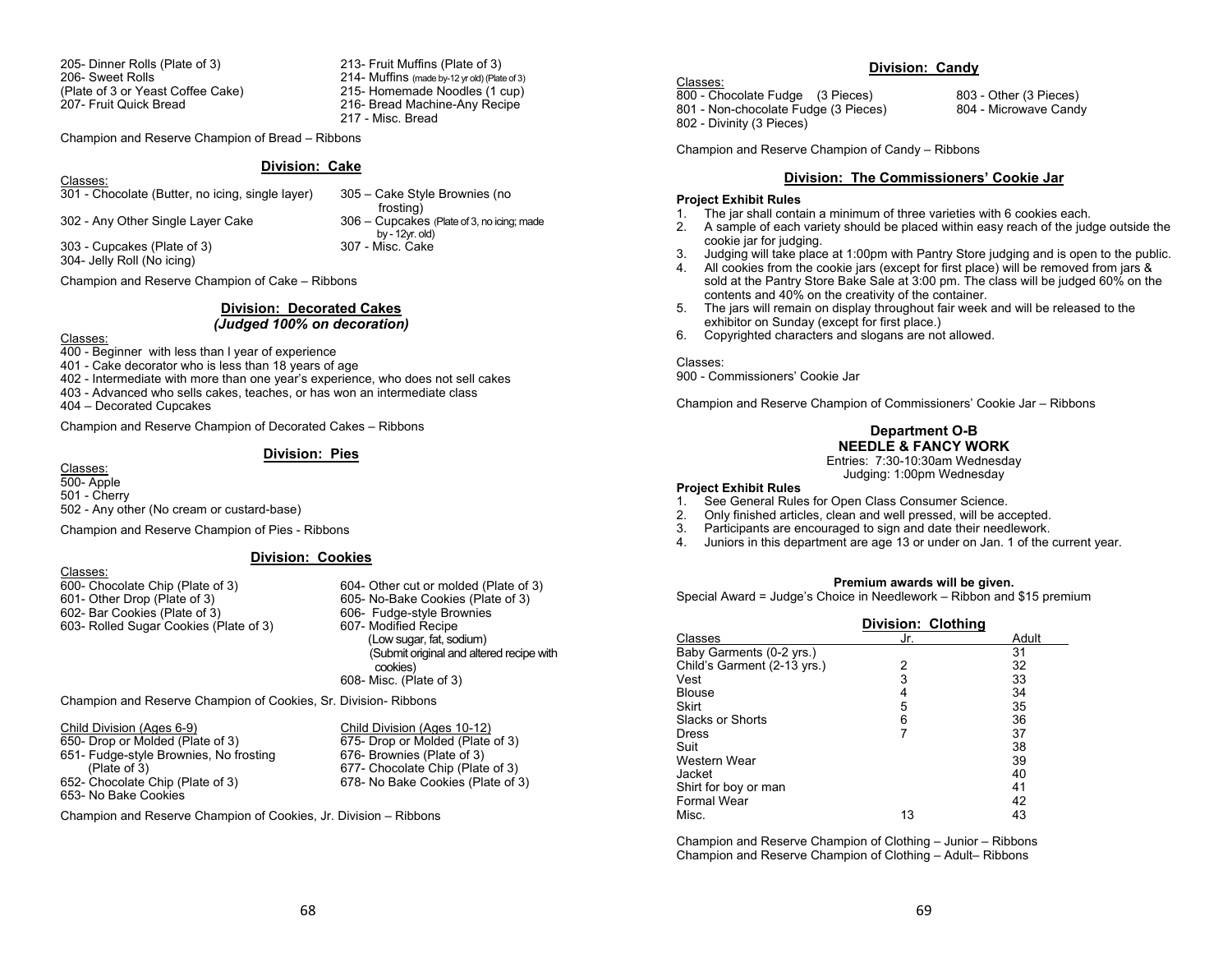## **Division: Doll Clothes**

| Classes:                    | Jr. | Adult |
|-----------------------------|-----|-------|
| <b>Constructed Clothing</b> | 111 | 131   |
| Knitted Clothing            | 112 | 132   |
| <b>Crocheted Clothing</b>   | 113 | 133   |
| Any Method on Doll          | 114 | 134   |

Champion and Reserve Champion of Doll Clothes – Ribbons

#### **Division: Wearable Art**

*(Uses any needlecraft technique, painted articles are entered as hobby)* 

| Classes:                    | Jr. | Adult |
|-----------------------------|-----|-------|
| Purchased garment           | 121 | 141   |
| Garment sewn by exhibitor   | 122 | 142   |
| <b>Clothing Accessories</b> | 123 | 143   |

Champion and Reserve Champion of Wearable Art (Applied Design) – Ribbons

### **Division: Hand Knitting**

| 200- Sweater                  | 206- Junior Vest/Shawl |
|-------------------------------|------------------------|
| 201- Potholder or dishrags    | 207- Socks             |
| 202- Afghan                   | 208- Adult Misc.       |
| 203- Baby Clothing (0-2 yrs.) | 209- Junior Misc.      |
| 204- Baby Blanket             | 210- Machine Knitting  |
| 205- Vest/Shawl               | 211-Hats & Scarfs      |

Champion and Reserve Champion of Hand Knitting – Ribbons

# **Division: Crocheting**

| Classes:                                          |                         |
|---------------------------------------------------|-------------------------|
| 300 - Thread Bedspreads/Tablecloths/Table Runners | 307 - Crocheted Garment |
| 301 - Small Doilies (Under 12" in diameter)       | 308 - Pillows           |
| 302 - Large Doilies (12" in diameter & larger)    | 309 - Potholders        |
| 303 - One-piece Afghan                            | 310 - Adult Misc        |
| 304 - Pieced Afghan                               | 311 - Junior Misc.      |
| 305 - Baby Afghan                                 | 312 - Crocheted Toy     |
| 306 - Baby Garment (0-2yrs.)                      |                         |

Champion and Reserve Champion of Crocheting – Ribbons

# **Division: Embroidery**

# Classes:

Classes:

 400 – Pillowcases-Hand 403 - Adult Misc.-Hand 401 - Set of 3 Dish Towels-Hand 404 - Junior Misc.-Hand 402 – Quilt-Hand

Champion and Reserve Champion of Embroidery – Ribbons

## **Division: Quilts**

| Classes:                                       | Junior | Adult |
|------------------------------------------------|--------|-------|
| Machine pieced/Machine quilted                 | 500    | 520   |
| Hand pieced/Hand quilted                       | 501    | 521   |
| Machine pieced/Hand quilted                    | 502    | 522   |
| Machine Applique                               | 503    | 523   |
| Hand Applique                                  | 504    | 524   |
| Foundation or Paper pieced                     | 505    | 525   |
| <b>Tied Comforter</b>                          | 506    | 526   |
| Group-made (list name on entry form)           | 507    | 527   |
| Piecing only – completed quilt                 | 508    | 528   |
| <b>T-Shirt Quilt</b>                           | 509    | 529   |
| Hand-quilted Accessories (Pillows/Purses/etc.) | 510    | 530   |
| Machine quilted Accessories                    | 511    | 531   |
| Quillows                                       | 512    | 532   |
| <b>Baby Quilt</b>                              | 513    | 533   |
| Wall Hanging                                   | 514    | 534   |
| <b>Table Runner</b>                            | 515    | 535   |
| Rag Quilt                                      | 516    | 536   |

Champion and Reserve Champion of Quilting – in classes 500-516 - Juniors – Ribbons Champion and Reserve Champion of Quilting – in classes 520-536 - Adults – Ribbons

# **Division: Counted Cross Stitch**

# Classes:

- 600 Adult Stamped Cross Stitch
- 601 Junior Stamped Cross Stitch
- 602 Adult Counted Cross Stitch (Use class numbers 604-609 for pictures)
- 603 Junior Counted Cross Stitch
	- **NOTE:** For pictures (in classes 604-608) size excludes mat and frame.
- 604 Counted Cross Stitch Picture 5" and under  $-$  any count fabric
- 605 Counted Cross Stitch Picture 5 ¼" to 12"-stitched on 7-14 count fabric
- 606 Counted Cross Stitch Picture  $-5\frac{1}{4}$ " to 12"-stitched on fabric with thread count greater than 14 per inch
- 607 Counted Cross Stitch Picture Over 12"-stitched on 7-14 count fabric
- 608 Counted Cross Stitch Picture Over 12"-stitched on fabric with thread count greater than 14 per inch
- 609 Counted Cross Stitch Set Two or more related pictures, any size
- 610 Computer Assisted Design for Counted Cross Stitch

Champion and Reserve Champion of Counted Cross Stitch – Ribbons

# **Division: Needlecraft**

| Classes:                     |                                        |
|------------------------------|----------------------------------------|
| 615 - Needlepoint            | 622 - Any Needlework Set               |
| 616 - Crewel                 | (Related design, any size)             |
| 617 - Silk Ribbon Embroidery | 623 - Adult Rugs (Any technique)       |
| 618 - Cutwork                | 624 - Junior Rugs (Any technique)      |
| 619 - Tatting                | 625 - Edging (Any technique, 12" min.) |
| 620 - Hardanger              | 626 - Misc. (Not in any other class)   |
| 621 - Original Design        |                                        |

Champion and Reserve Champion of Needlecraft – Ribbons

# **Division: Sewing Other Than Clothing**

| Classes:                          |                               |
|-----------------------------------|-------------------------------|
| 701 - Recycled stuff and sewn toy | 704 - Hand                    |
| 702 - Stuffed and sewn toy        | 705 - Bags & Totes            |
| 703 - Pillow                      | 706 - Decorative Accent Piece |
|                                   |                               |

Champion and Reserve Champion of Se wing Other Than Clothing – Ribbons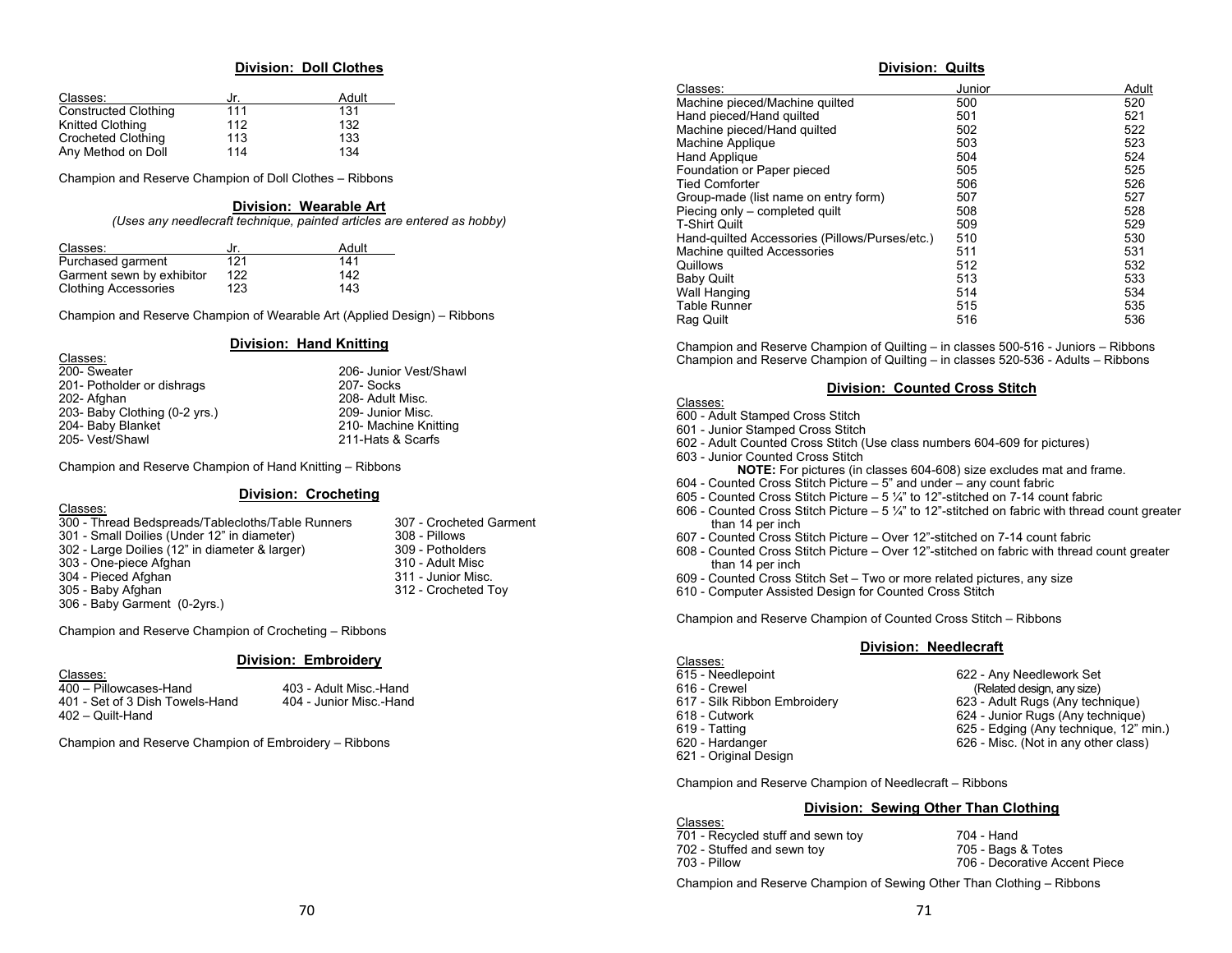#### **Division: Holiday Items**

Classes:

- 801 Stitched ornament 807-
- 802 Crocheted or knitted item (ornament, etc.) techniques<br>803 Holiday Tree Skirt, not glued above, not glued
- 803 Holiday Tree Skirt, not glued<br>804 Holiday Pillow
- 
- 805 Holiday Stocking; embroidery, not glued 806- Holiday Stocking; felt, sequins
	- or beads, not glued

Champion and Reserve Champion of Holiday Items – Ribbons

# **Department O-C FINE ARTS**

#### Entries: 7:30-10:30 am Wednesday Judging: 9:00am Thursday

# **Project Exhibit Rules**

- 1. This department is open to the world. See general rules for Consumer Science classes and late entries.
- 2. Advanced adults have won an amateur classification or have extensive art experience. Persons who have sold any of their work or done work for hire are classified as professional.
- 3. All entries must be original.
- 4. Art work will be judged on merit. The judge may award fewer than 3 prizes in any class. MERIT MUST EXIST.
- 5. Wall art to be hung must be submitted in a suitable matte and/or frame.
	- a. Work that is matted will be hung with clips. The matt must be sturdy enough to keep the art work flat while it is hung.
	- b. Work that is framed must have a wire picture hanger that supports the weight of the piece.
- 6. The superintendent has the right to reject oversize pictures & subject matter of a sensitive nature.
- **7.Exhibitors are limited to THREE entries per exhibitor.**
- 8.All work must be submitted with title, artist's name, and media.
- 9. Prior entry is required. All entries completed after the entry deadline will be charged a late fee.
- 10. All entries must be the original work of the exhibitor and **must have been completed since last year's fair.**
- 11. Superintendents, at the request of the judge, may create a new class if there are at least 3 entries for the new class.
- 12. The public is encouraged to vote for the "People's Choice" Awards. These awards will be announced after the fair and the winners are notified.

#### **Premium awards will be given.**

# **Division: Fine Arts – Youth**

| Classes:                         | Preschool | Age 6-9 | Age 10-13 | Age 14-18 |
|----------------------------------|-----------|---------|-----------|-----------|
| <b>Coloring Book Pages</b>       | 101       |         |           |           |
| Art Work                         | 102       |         |           |           |
| Mixed Media                      | 103       |         |           |           |
| Beadwork and Jewelry             |           | 104     | 204       | 304       |
| China Painting/Glass Etching     |           | 105     | 205       | 305       |
| Ceramics (Hand Formed)           |           | 106     | 206       | 306       |
| Computer Art                     |           | 107     | 207       | 307       |
| Freehand Drawing (Black & White) |           | 108     | 208       | 308       |
| Freehand Drawing (Color)         |           | 109     | 209       | 309       |
| Mixed Media                      |           | 110     | 210       | 310       |
| Painting-Acrylic                 |           | 111     | 211       | 311       |

| Painting-Oil         | 112 | 212 | 312 |
|----------------------|-----|-----|-----|
| Painting-Watercolor  | 113 | 213 | 313 |
| Photography          | 114 | 214 | 314 |
| Printmaking          | 115 | 215 | 315 |
| Sculpture            | 116 | 216 | 316 |
| <b>Stained Glass</b> | 117 | 217 | 317 |
| Wood Art             | 118 | 218 | 318 |

Judge's Choice in Preschool – Ribbon & \$5 premium Judge's Choice in Ages 6-9 – Ribbon & \$5 premium Judge's Choice in Ages 10-13 – Ribbon & \$5 premium Judge's Choice in Ages 14-18 – Ribbon & \$5 premium People's Choice – Youth – Ribbon & \$15 premium

# **Division: Fine Arts – Adult**

| Classes:                     | Amateur | Advanced/Professional |
|------------------------------|---------|-----------------------|
| Beadwork and Jewelry         | 402     | 502                   |
| China Painting/Glass Etching | 403     | 503                   |
| Ceramics (Hand Formed)       | 404     | 504                   |
| Computer Art                 | 405     | 505                   |
| <b>Freehand Drawing</b>      | 406     | 506                   |
| Mixed Media                  | 407     | 507                   |
| Painting-Acrylic             | 408     | 508                   |
| Painting-Oil                 | 409     | 509                   |
| Painting-Watercolor-         | 410     | 510                   |
| Painting-Pastels             | 411     | 511                   |
| Photography                  | 412     | 512                   |
| Printmaking                  | 413     | 513                   |
| Sculpture                    | 414     | 514                   |
| <b>Stained Glass</b>         | 415     | 515                   |
| Wood Art                     | 416     | 516                   |

Judge's Choice in Adult (Amateur ) – Ribbon & \$15 premium Judge's Choice in Adult (Advanced/Pro) – Ribbon & \$15 premium People's Choice in Adult (Amateur & Advanced/Pro) – Ribbon & \$15 premium Special Award = Best Exhibit in classes 402-516

# **Department O-D HOBBIES**

Entries: 7:30-10:30am Wednesday Judging: 1:00pm Wednesday

# **Project Exhibit Rules**

- 1. This department is open to the world (see general rules.)
- 2.One entry is allowed per class per exhibitor.
- 3.Exhibitors are limited to one set of three or fewer pieces per entry.
- 4.All articles must be labeled with the name and address of exhibitor on the article.
- 5. Prior entry is required. Late entries will be accepted only with payment of the required late fee.
- 6.All hobbies submitted for judging must be made by the exhibitor.
- 7. Superintendents, at the request of the judge, may create a new class if there are at least 3 different exhibitors with an entry for that class.
- 8.This department will be judged on merit. Merit must exist.
- 9. Exhibitors must be able to state what process was used in ceramics.
- 10. An entry in the Antique class consists of at least 3, but no more than 6, individual items. Exhibits will be judged on age, condition, display appearance, and neatness. Documentation of age or history of exhibit should be neatly written or typed on a sheet of typing paper for display with exhibit.
- 11. Entries should be picked up on Sunday afternoon between 1:00-2:00pm. All exhibitors must have stubs to claim exhibits.

# **12. Lego projects require a display board.**

- 807- Holiday Stocking; other<br>techniques not listed above.
- 808 Counted cross stitch .ornament<br>809 Holiday Pillow
-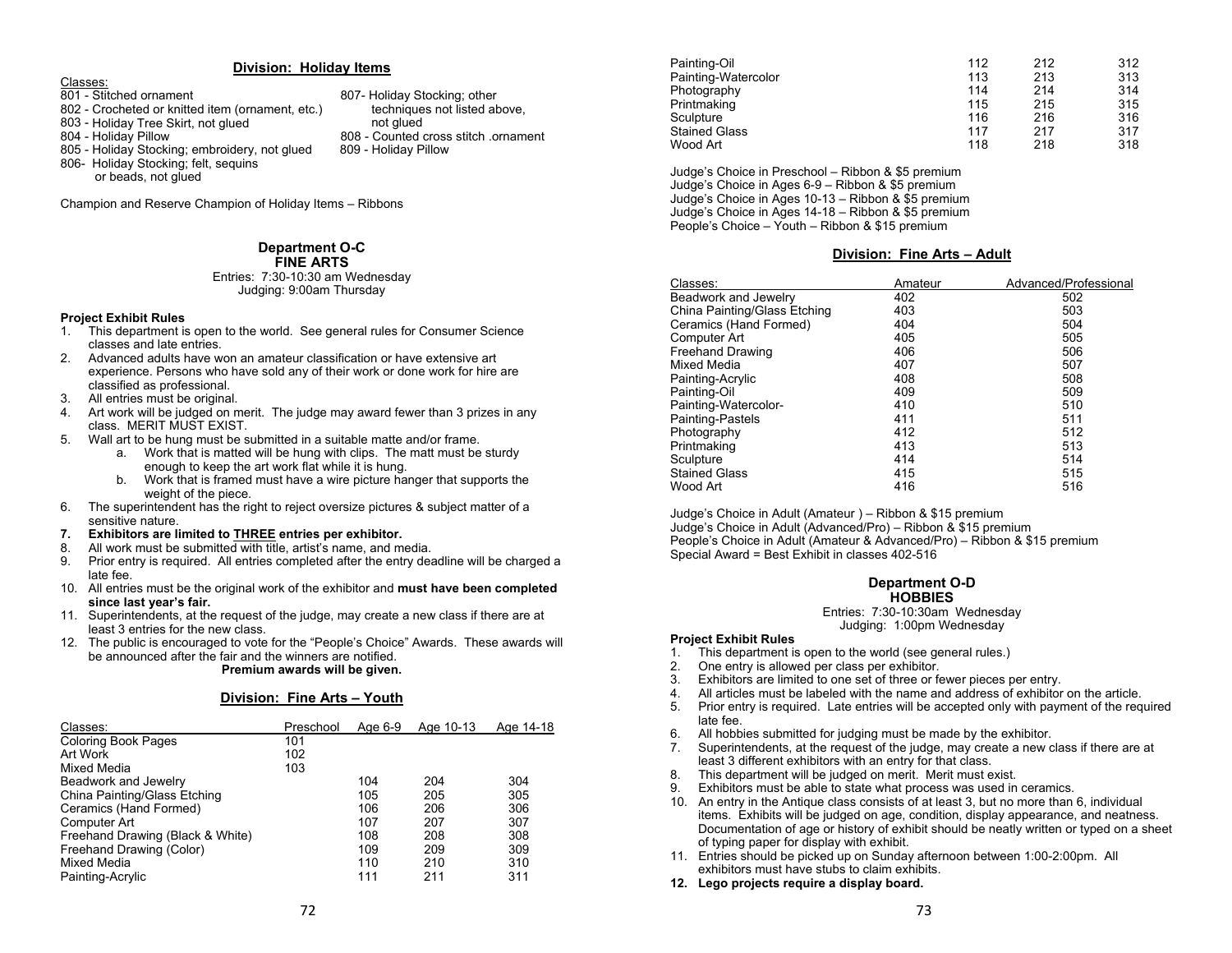#### **Premium awards will be given.**  Judge's Choice in Hobbies – Ribbon & \$15 premium

#### **Division: Hobbies**

| Class:                     | Preschool 3-5 | Age 6-9 | Age 10-13 | Age 14-18 | Adult |
|----------------------------|---------------|---------|-----------|-----------|-------|
| Antiques                   |               | 101     | 201       | 301       | 401   |
| <b>Applied Design</b>      | 2             | 102     | 202       | 302       | 402   |
| Bead Art                   | 3             | 103     | 203       | 303       | 403   |
| Ceramics w/glaze           | 4             | 104     | 204       | 304       | 404   |
| Ceramics w/applied design  | 5             | 105     | 205       | 305       | 405   |
| Candles                    | 6             | 106     | 206       | 306       | 406   |
| Floral Arrangement-Table   | 7             | 107     | 207       | 307       | 407   |
| Floral Arrangement-Wall    | 8             | 108     | 208       | 308       | 408   |
| Floral Arrangement-Holiday | 9             | 109     | 209       | 309       | 409   |
| Jewelry                    | 10            | 110     | 210       | 310       | 410   |
| Leathercraft               | 11            | 111     | 211       | 311       | 411   |
| Model Kit                  | 12            | 112     | 212       | 312       | 412   |
| Model (own design)         | 13            | 113     | 213       | 313       | 413   |
| <b>Recycled Project</b>    | 14            | 114     | 214       | 314       | 414   |
| Rockets                    | 15            | 115     | 215       | 315       | 415   |
| Scrapbooking               | 16            | 116     | 216       | 316       | 416   |
| Stationary                 | 17            | 117     | 217       | 317       | 417   |
| Stenciling                 | 18            | 118     | 218       | 318       | 418   |
| <b>Wood Craft</b>          | 19            | 119     | 219       | 319       | 419   |
| Misc. Hobbies              | 20            | 120     | 220       | 320       | 420   |

Champion and Reserve Champion will be given for each classification grouping in Hobbies with a minimum of three projects.

# **Department O-E PHOTOGRAPHY Division: Amateur Photography-Youth**

Entries: 7:30-10:30 am Wednesday Judging 1:00pm Wednesday

## **Project Exhibit Rules**

- 1. This division is for amateur photographers. Advanced and professional photographers are encouraged to enter the Fine Arts photography classes.
- 2. **All photos must be mounted or matted and ready to hang;** otherwise they will be judged, but not displayed. Thick frames may not fit the display cases. Hot glue, selfstick adhesives and rubber cement may not hold up under fair conditions.
- 3.A picture may not be entered in both Departments O-C and O-E.
- 4. **Exhibitors are limited to one entry per class. A single exhibitor can enter up to 5 classes** (of which one may be a set class.) With photos larger than 8x10", please consider entering the amateur class for Fine Arts.

# **5. Definitions for Photography**

- $\bullet$ Retouched – Any photos altered with photo editing software
- $\bullet$ Set – Two or more related pictures
- $\bullet$ Enlargement – Must be a minimum of 5" x 7".

| Class:                                   | Age 6-9 |     | Age 10-13 Age 14-18 |
|------------------------------------------|---------|-----|---------------------|
| <b>Black and White</b>                   |         |     |                     |
| Scenery (Sunsets, Mountains, Land)       | 510     | 530 | 550                 |
| Plants (Flowers, Trees)                  | 511     | 531 | 551                 |
| Animals (Birds, Pets, Butterflies)       | 512     | 532 | 552                 |
| Inanimate Objects (Building, Still Life) | 513     | 533 | 553                 |

| People (Candid or Posed)                 | 514 | 534 | 554 |
|------------------------------------------|-----|-----|-----|
| Retouched (2x3 Original included)        | 515 | 535 | 555 |
| Color                                    |     |     |     |
| Scenery (Sunsets, Mountains, Land)       | 516 | 536 | 556 |
| Plants (Flowers, Trees)                  | 517 | 537 | 557 |
| Animals (Birds, Pets, Butterflies)       | 518 | 538 | 558 |
| Inanimate Objects (Building, Still Life) | 519 | 539 | 559 |
| People (Candid or Posed)                 | 520 | 540 | 560 |
| Retouched (2x3 Original Included)        | 521 | 541 | 561 |

#### **Awards**

 Premium awards (Champion & Reserve Champion) will be given for each age grouping in Youth Photography.

Judge's Choice in Youth Photography – Ribbon & \$15 premium

#### **Division: Amateur Photography-Adult**

| Class                                    | Single<br>4x6 | Single<br>5x7 | Single<br>8x10 | $Set 2+$<br>4x6 | $Set2+$<br>5x7 |
|------------------------------------------|---------------|---------------|----------------|-----------------|----------------|
| <b>Black and White</b>                   |               |               |                |                 |                |
| Scenery (Sunsets, Mountains, Land)       | 570           | 590           | 610            | 630             | 650            |
| Plants (Flowers, Trees)                  | 571           | 591           | 611            | 631             | 651            |
| Animals (Birds, Pets, Butterflies)       | 572           | 592           | 612            | 632             | 652            |
| Inanimate Objects (Building, Still Life) | 573           | 593           | 613            | 633             | 653            |
| People (Candid or Posed)                 | 574           | 594           | 614            | 634             | 654            |
| Retouched (2x3 Original Included)        | 575           | 595           | 615            | 635             | 655            |
| Color                                    |               |               |                |                 |                |
| Scenery (Sunsets, Mountains, Land)       | 576           | 596           | 616            | 636             | 656            |
| Plants (Flowers, Trees)                  | 577           | 597           | 617            | 637             | 657            |
| Animals (Birds, Pets, Butterflies)       | 578           | 598           | 618            | 638             | 658            |
| Inanimate Objects (Building, Still Life) | 579           | 599           | 619            | 639             | 659            |
| People (Candid or Posed)                 | 580           | 600           | 620            | 640             | 660            |
| Retouched (2x3 Original Included)        | 581           | 601           | 621            | 641             | 661            |

#### **Awards**

 Premium awards (Champion & Reserve Champion) will be given for each classification grouping in Adult Photography.

Judge's Choice in Adult Photography – Ribbon & \$15 premium

## **Department O-J Crop Show & Horticulture**

# **Exhibit Rules:**

- 1. Exhibits for crop show and horticulture division may be entered from 7:30-11:00 am on Thursday, August 4th. Exhibits will be released between 1:00 – 2:00pm on Sunday, August 7th. This division is open to any resident of Logan County.
- 2. Exhibitors may not receive more than one premium on the same variety in the same class.
- Exhibits competing for premiums in this department must have been grown and 3.harvested within the previous 12 months, except as otherwise provided.
- 4.Only one named exhibitor per entry will be accepted.
- 5.Superintendents are responsible to see that each exhibit is presented to the judge and is properly entered.
- 6. Premium monies paid are based on the following sliding scale. Overall champion and reserve champion are selected by combining each individual's point scores for the classes on a sliding scale based on the number of entries. (For example, a class with three entries would be 3, 2, 1 point(s) for  $1^{st}$ ,  $2^{nd}$ ,  $8 \cdot 3^{rd}$  places, respectively.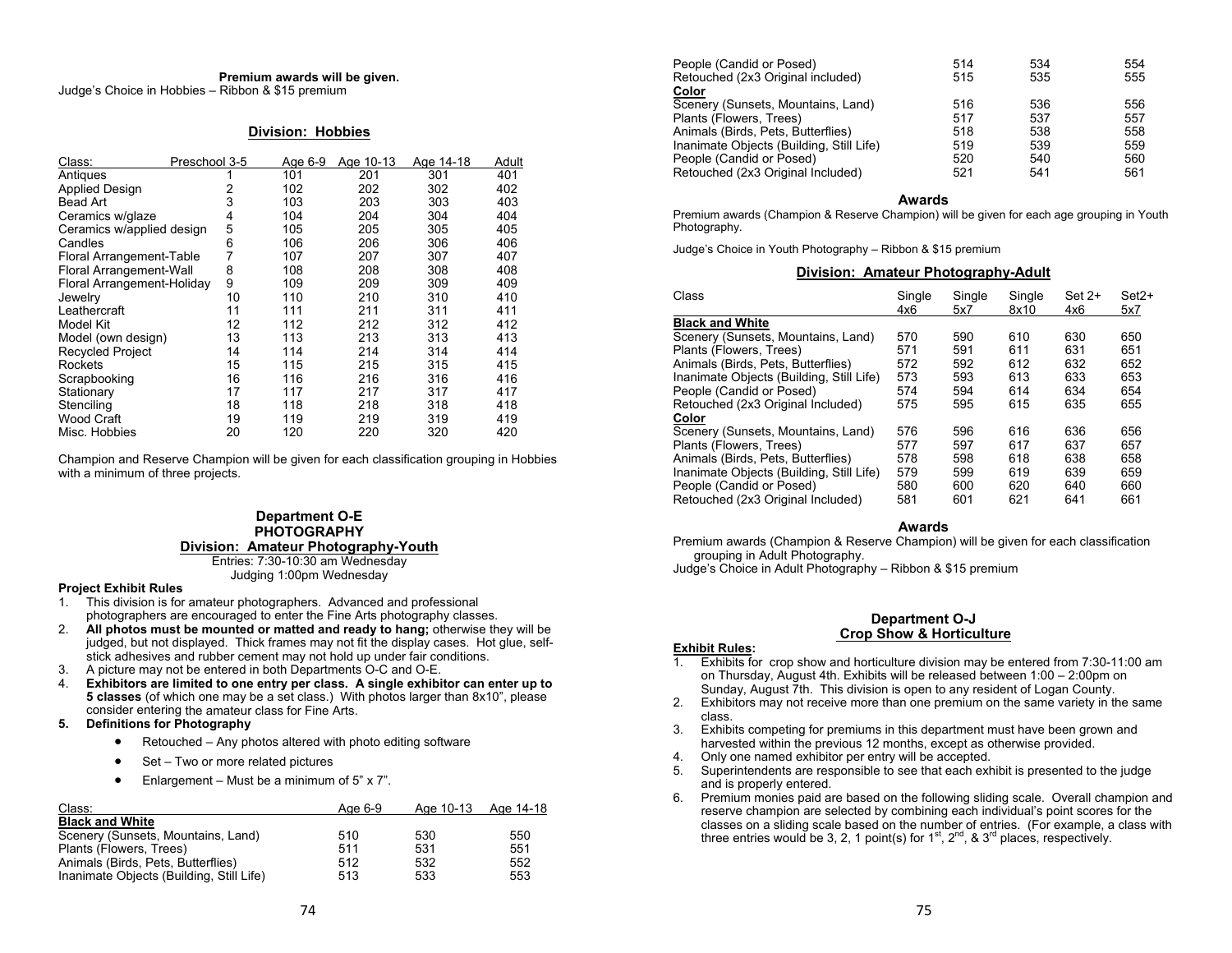# **Division: Crop Show**

Entries: 7:30-11:00 am Thursday Judging: 1:00 pm Thursday

Silage corn entries receive 50% of their score on preparation and 50% on quality of exhibit. Preparation includes cutting the plant uniformly at the brace roots, arranging bundle so tassels and ears come together at the same level respectively, and having stalks tied in a firm bundle for easy movement. Tallest corn category is measured from the top of the tassel to the top brace root. Stalks must be clean of dirt.

- 1 Early maturing hybrid corn (6 stalks) (95 days or earlier)
- 2 Late maturing hybrid corn (6 stalks) (100 days or later)
- 3 Sweet Corn (5 ears)

4 – Tallest stalk of corn in Logan County

**Awards**Champion Corn Exhibit – Ribbon Reserve Champion Corn Exhibit – Ribbon

(Exhibitor must be represented in at least 3 of the 4 classes)

- 5 Two heads of Confection Sunflower (heads only)
- 6 Two heads of Oil Sunflower (heads only)
- 7 Three vines of dry Pinto Beans
- 8 Three Sugar Beets; 2 ½ lbs each or less
- 9 Three Sugar Beets; Over 2 ½ lbs each
- 10 Largest Sugar Beet

#### **Awards**

Champion Sugar Beet Exhibit – Ribbon Reserve Champion Sugar Beet Exhibit – Ribbon (Exhibitors must compete in all three of the sugar beet classes) Champion Field Crops Exhibit – Ribbon Reserve Champion Field Crops Exhibit – Ribbon (Determined mathematically by total of ribbon winning entries in Classes 1-10)

# **Division: Horticulture**

Thursday, August 4th Entries: 7:30-11:00 am Judging: 1:00 pm

A manual on selection, preparing & judging vegetables is available upon request from the Logan County Extension Office to help exhibitors. Superintendents may establish a class for any other vegetable or crop represented by three or more exhibits.

Premium Awards:

Placing Classes 99-240

 $1^{st} = $3$   $2^{nd} = $2.50$   $3^{rd} = $2$   $4^{th} = $1.50$   $5^{th} = $1$ 

Classes:

- 99 5 Yellow Potatoes-Yukon (Clean, not washed)
- 101 5 Red Potatoes (Clean, not washed)
- 103 5 Russet Potatoes (Clean, not washed)
- 104 5 Table Beets (Clean, not washed, with ½" tops)
- 105 5 Turnips (Clean, not washed, with  $\frac{1}{2}$ " tops)
- 106 5 Carrots (Clean, not washed, with  $\frac{1}{2}$ " tops)
- 108 5 Yellow Onions (1" tops, do not peel)
- $109 5$  White Onions (1" tops, do not peel)
- 110 5 Red Onions (1" tops, do not peel)
- 111 10 Green Bunching Onions (not bulbed, washed; trim roots and tops to even length)
- 112 10 Radishes (Clean, not washed, 1" tops)
- 120 5 Green Tomatoes (Stems off)
- 121 5 Ripe Tomatoes (Stems off)
- 122 Largest ripe Tomato (Stem off- Judged by weight)
- 123 5 Processing Type Tomatoes (Stems off)
- 124 10 Cherry Tomatoes (Stems left on)
- 125 5 Red Pear Tomatoes (Stems left on)

127 – 5 Grape tomatoes (Stems left on) Peppers, eggplant and okra should have stems cleanly cut with knife or scissors. 129 – 3 Banana peppers (1/2" stem) 130 – 3 Sweet Bell Peppers (1" stem) 131 – 6 Sweet Cherry Peppers (1/2" stem) 132 – 6 Jalapeno Peppers (1/2" stem) 133 – 3 Hungarian Peppers (1/2" stem) 134 – 6 Hot Peppers  $(1/2)$ " stem) 135 – 3 Fresh Chili Peppers (Any variety, ½" stem) 136 – 2 Eggplant (Clean, not washed, with 1" stem) 137 – 6 Okra pods (1/2" stem) Cucumbers should have ¾" stems; cut cleanly with knife/scissors; clean, but not washed 140 – 3 Slicing or salad Cucumbers 141 – 2 Hybrid Burpless Cucumbers 142 – 2 Hybrid Armenian-type Cucumbers 143 – 3 Pickling Cucumbers (Dill style, 3-6" long) 144 – 10 Pickling Cucumbers (Sweet style,  $2-2\frac{7}{2}$ " long) 145 – 6 Lemon Cucumbers 150 – 1 Bunch (10 leaves) Leaf Lettuce 151 – 1Head Lettuce (Iceberg Type) 152 – 1 Head Lettuce (Head Type) 153 – 1 Head Lettuce (Cos Type) 155 – 1 Head Other Salad Greens 156 – 1 Bunch (6 leaves) Swiss Chard 157 – 1 Bunch (10 leaves) Spinach 158 – 1 Bunch (3 leaves) Kale 159 – 1 Bunch (3 leaves) Other Cooking Greens 160 – 1 Head Cabbage, Green (Stem neatly trimmed) 161 – 1 Head Cabbage, Red (Stem neatly trimmed) 163 – 1 Head Cauliflower (With wrapper leaves) 164 – 1 Head Broccoli (Leaves removed) 165 – 4 Kohlrabi (Leaves removed) 166 – Exotic Vegetables 167 – Artichoke (1 large bud) 170 – 12 Pods of Green Peas 171 – 12 Green Snap Beans 172 – 12 Yellow Snap Beans 173 – 12 Purple Snap Beans 174 – 12 Pods of Lima Beans 175 – 12 Pods of Snow Peas 176 - 12 Pods of Black-eyed Peas (Crowder) 177 – 3 Ears of Sweet Corn (Unshucked) Summer squash should be picked small and before seeds toughen (8" or less in length from stem base to blossom scar. 180 – 2 Yellow Squash, Crookneck or straight type 181 – 2 Green Zucchini Squash 182 – 2 Patti pan Squash (2-4" in diameter) 184 – Largest Zucchini (Judged by weight) Winter squash should be mature. The skins are difficult to puncture with a fingernail when mature. 185 – 1 Acorn Squash 186 – 1 Butternut-type Squash 187 – 1 Buttercup-type Squash 188 – 1 Spaghetti Squash 189 – 1 Other small to medium Winter Squash 190 – 1 Large Winter Squash

- 191 2 Mini or ornamental Pumpkins
- 192 1 Pie Pumpkin
- 193 1 Jack-o-lantern Pumpkin
- 194 Largest Pumpkin (Judged by weight)

126 – 5 Yellow Pear Tomatoes (Stems left on)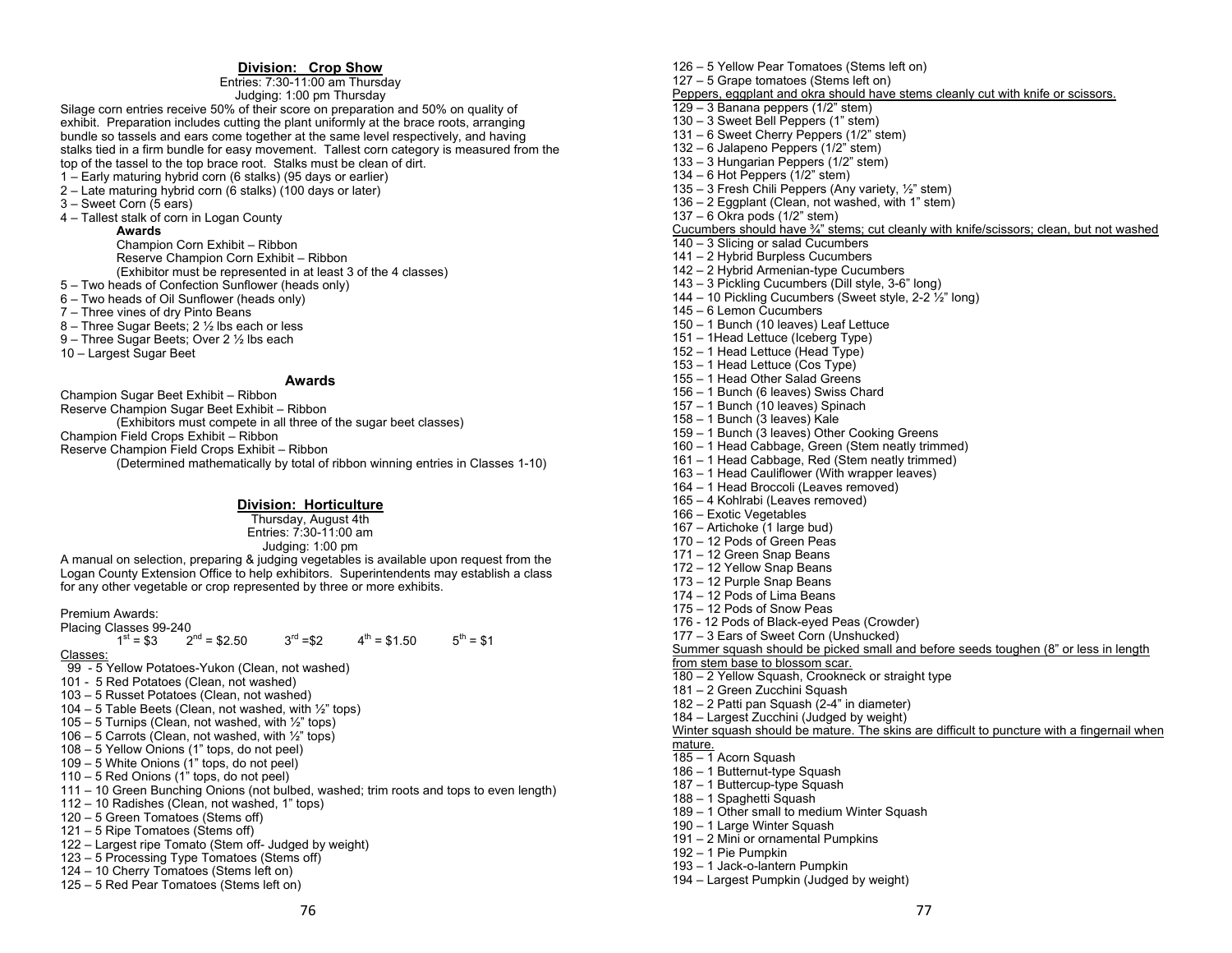- 195 2 Gourds
- 196 1 Watermelon
- 197 1 Cantaloupe or Muskmelon
- 198 1 Honeydew or Other Melon
- 200 3 Summer Apples
- $201 3$  Crab Apples
- 202 3 Pears
- 203 5 Plums
- 204 3 Peaches
- 205 3 Bunches of Grapes
- 206 Rhubarb (3 pulled stalks, 1"of leaf blade left on)
- 207 Misc. Fruit
- 208 Wonder berries (3 clusters)
- $209 -$ Thyme (3 stems 4-6" long)
- $210 -$  Basil (3 stems 6" long)
- $211 -$  Dill ( 3 heads, 6" stem length)
- 212 Parsley (10 stems of equal 8"length)
- $213 C$ elery (1 plant with top leaves)
- $214 -$  Chives (10 stems of equal 8" length)
- 215 Mint (3 stems of 4-8" length)
- 216 Oregano (3 stems of 4-6" length)
- $217 -$  Sage (3 stems of 6-8" length)
- 218 Tarragon (3 stems of 4-6" length)
- 219 Rosemary (3 stems of 6-8" length)
- 220 Garlic (1 bulb)
- $221 -$  Misc. Herbs (3 stems of equal length with name of herb on tag)
- 222 Misc. Horticulture
- 223 Funny or odd shaped Vegetables

224 - Market Basket (Should contain 5 vegetables &/or fruits in quantities as listed in the garden classes. This display can be on a tray, shallow box or basket arranged attractively.)

230 – Best Decorated Vegetable (Can be painted, carved, or decorated using parts of other vegetables. For example, an herb or carrot top could be used for hair or a beard.) 231 – Best Dressed Vegetable (Can be dressed up with cloth, beads, rings, etc.)

240 – Garden Scarecrow (Body can be made of any material. Should be mounted on a 2'x2'x6' stake (maximum.)

#### **Awards**

Champion Horticulture Exhibitor

Reserve Champion Horticulture Exhibitor – Ribbon (Determined by points for Classes 101-231)

# **Department O-K**

**Floriculture** 

Entries: 7:30-9:30 am Judging: 10:30 am

#### **Exhibit Rules:**

- 1. This department is open to the world.
- 2. No exhibit will be entered for or awarded more than one premium, with the exception of special awards.
- 3. Exhibits which do not follow class description will be disqualified.
- 4. Exhibits that are picked up before exhibit release will forfeit premiums.
- 5. Classes requiring more than one blossom, stem, or spike of a single variety may be all one color or may consist of a mixture of colors.
- 6. Exhibits will be released between 1:00-2:00pm on Sunday, August 7th.
- 7. The superintendents are not responsible for arrangement containers, although reasonable care will be exercised. Exhibitor's name must be placed on bottom of containers.
- 8. 4-H members with flower gardens are encouraged to enter the floriculture show.
- 9. Junior Division is open to floriculture exhibits for youth ages 3-13.
- 10. Tiny Tots may enter classes 1-31 by handing their entry to the superintendent or

78

assistants at time of entry. Tiny Tots are not eligible for premiums or awards.

- 11. Entries will be made under the grandstands at the north end.
- 12. In Eastern Colorado, snapdragons are considered an annual.
- 13. Superintendents may add a new class if there are three or more entries in one variety.
- 14. No crop sunflowers may be entered as a sunflower.
- 15. After 1:10pm on Sunday all exhibit flowers will be tossed.
- 16. Measurements will be by widest part of flower head from petal tip to petal tip.

NOTE: To speed up the entry line, those with entries will be asked to put their exhibits in the bottles of water provided and complete an exhibit tag for each entry. The only personal containers needed are for arrangement classes.

Premium Awards: Quality of Bloom Classes: First = \$3 Second = \$2 Third = \$1<br>Arrangement Classes: First = \$5 Second = \$4 Third = \$3 Arrangement Classes:

# **Division: Floriculture – Junior (Open to exhibitors 3-13 years of age)**

79

- Classes:
- 1 Bells of Ireland, 1 spike without foliage
- $2 -$  Coleus, any color, 1 stem
- 3 Daylily (*hemerocallis*) 1 stalk
- 4 Geranium, 1 stem
- 5 Lily, 1 stalk
- 6 Phlox, 1 spike with foliage
- 7 Sunflower, small, under 5", 1 stem
- 8 Sunflower, large, over 5", 1 stem
- 9 Yarrow, 1 stem
- 10 Any other garden floral perennial, 1 stem
- 11 Dahlia, pomp oms, 1 stem
- 12 Dahlia, cactus, 1 stem
- 13 Dahlia, dinner plate, 1 stem
- 14 Gladiola, any color, 1 stem
- 15 Hibiscus, 1 blossom
- 16 Rose, hybrid tea, 1 stem with foliage
- 17 Rose, floribunda or grandiflora, 1 stem with foliage
- 18 Hollyhocks, 1 stem
- 19 Water Lilly, 1 stem
- 20 Butterfly Bush, 1 stem
- 21 Hydrangea, 1 stem
- 22 Lantana, 1 stem
- 23 Begonia, 1 stem with foliage
- 24 Dianthus, 1 stem
- 25 Canna, any color, 1 stem
- 26 Celosia, 3 flower heads or spikes
- 27 Coreopsis, 3 blossoms
- 28 Cosmos, any color, 3 stems
- 29 Echinacea, 3 blossoms
- 30 Daisy, 3 stems
- 31 Gaillardia, 3 blossoms
- 32 Marigold, mini 6 or less petals, under 2', 3 stems
- 33 Marigold, small globe, under 2', 3 stems
- 34 Marigold, large globe, over 2', 3 stems
- 35 Snapdragon, 3 stems
- 36 Petunias, single, 3 stems
- 37 Petunias, double, 3 stems
- 38 Zinnia, buttons, 3 stems
- 39 Zinnia, globe, 3 stems
- 40 Zinnia, cactus, 3 stems
- 41 Any other garden floral annual, 3 stems